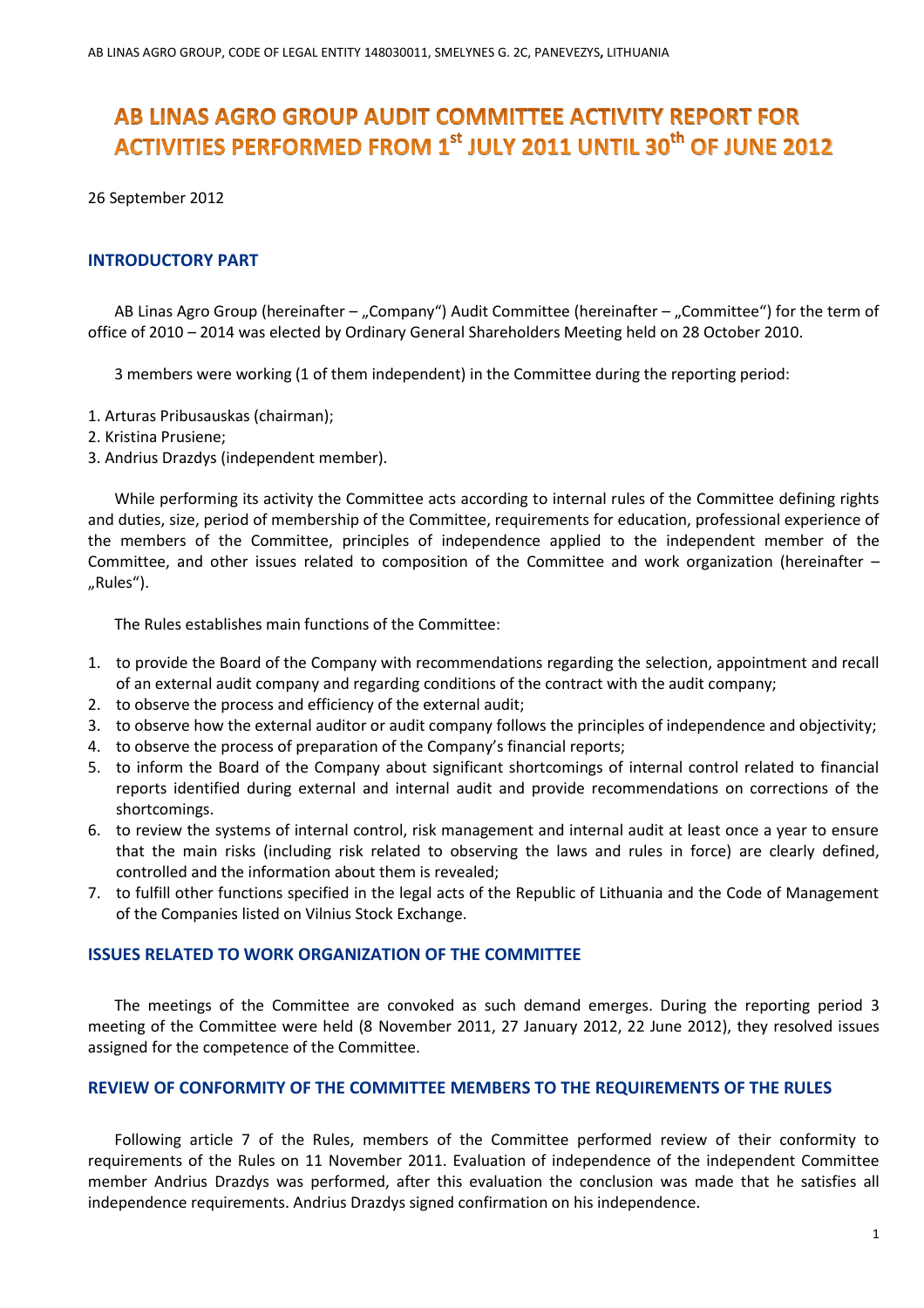The key criterions for establishing whether member of the Committee can be considered independent are the following:

- 1. the person shall not be the head of the Company or an associated company and shall not have occupied such a position within the last 5 (five) years;
- 2. the person shall not be the employee of the Company or an associated company and shall not have occupied such a position within the last 3 (three) years;
- 3. the person shall not receive or has received significant additional remuneration from the Company or an associated company, except for the remuneration for post of the member of the Committee;
- 4. the person shall not be a controlling shareholder or represent such a shareholder;
- 5. the person shall not have or has had important business relations with the Company or an associated company within the last year either directly or as a partner, shareholder, head or employee of administration of a subject with such relations. The following subjects shall be deemed subjects having business relations with the Company or an associated company: a subject that is considered an important supplier of goods, services or works (including financial, legal, advisory or consulting services) or an important client or organization receiving significant contributions from the Company or its group;
- 6. the person shall not be and shall not have been a partner or employee of the current or former audit firm of the Company or an associated company within the last 3 (three) years;
- 7. the person shall not have held the position of a member of the Committee of the Company for a period of at least 12 (twelve) years;
- 8. the person shall not be a close family member of the head of the Company or the person specified in Paragraphs 18.1. through 18.6. The spouse (cohabitant), children and parents shall be considered as close family members.

A company associated with the Company is the one which:

- 1. a company, which directly or indirectly controls the Company or is controlled by it;
- 2. a company, which has a significant influence on the Company;
- 3. a company, which takes part in the control of the Company under a joint activity agreement;
- 4. a company, which is controlled by the same legal or natural person (or their group) as the Company;
- 5. a company, which is an associate company;
- 6. a company, which is a company controlled under a joint activity agreement;
- 7. a company, which accumulates and pays pensions and other benefits at the end of the service.

During conformity to requirement review it was also established that qualification and work experience of all members of the Committee satisfy requirements of the Rules (persons with appropriate qualification are persons with university degree in economics, finances or law; persons with appropriate experience are persons with at least 3 years of work experience in the sphere of finances, accounting or law. Independent member must have at least 5 years of work experience in the sphere of accounting or finances).

## **PRESENTATION OF RECOMMENDATIONS**

#### **RECOMMENDATION TO THE MANAGEMENT OF THE COMPANY ON AGREEMENT WITH AUDIT COMPANY**

While performing its duty to issue recommendation on agreement with audit company specified in article 22.1 of the Rules, the Committee on 22nd of June 2012 issued such recommendation to the management of the Company suggesting to sign agreement on audit assignment with UAB Ernst & Young (hereinafter – "EY"). The Committee became familiar with draft of audit assignment agreement and submitted its comments regarding this draft before issue of recommendation.